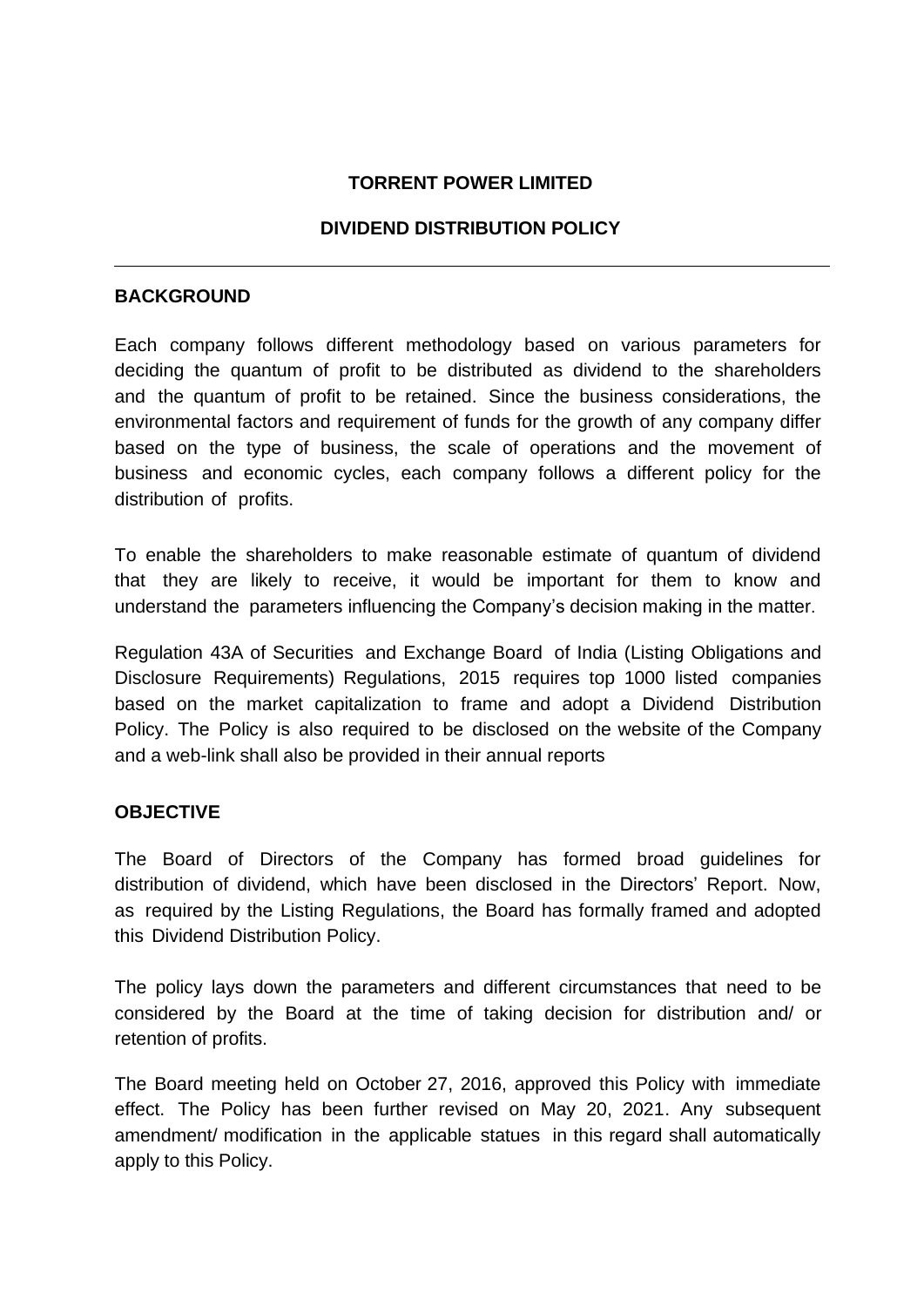This policy shall be put up on the website of the Company.

### **DEFINITION**

In the Policy, unless the context otherwise requires:

**"Act"** shall mean the Companies Act, 2013 and the Rules framed thereunder, including any modifications, amendments, clarifications, circulars or re-enactment thereof.

**"Applicable Laws"** shall mean the Act, Listing Regulations and such other acts, rules or regulations which govern the distribution of Dividend; as amended from time to time.

**"Board"** or **"Board of Directors"** means the collective body of the Directors of the Company.

**"Company"** means Torrent Power Limited

**"Dividend"** means dividend on equity shares of the Company and includes interim dividend.

**"Listing Regulations"** means Securities and Exchange Board of India (Listing Obligation and Disclosure Requirements) Regulations, 2015 as amended from time to time or any re-enactment thereof.

**"Policy"** means this Dividend Distribution Policy of the Company.

All the words and expression used in this Policy, unless defined in the Policy, shall have the same meaning respectively assigned to them under the Applicable Laws.

# **DIVIDEND POLICY**

Subject to the compliance with Applicable Laws, the Company shall endeavor to distribute approximately 40% of its annual Consolidated Net Profit after Tax as dividend (including all applicable taxes on distribution of such dividend) considering sufficiency of stand-alone profits available for distribution of dividend in the relevant year. The Board may decide to declare/ recommend higher or lower dividend based on Growth opportunities of the Company; capital requirements for